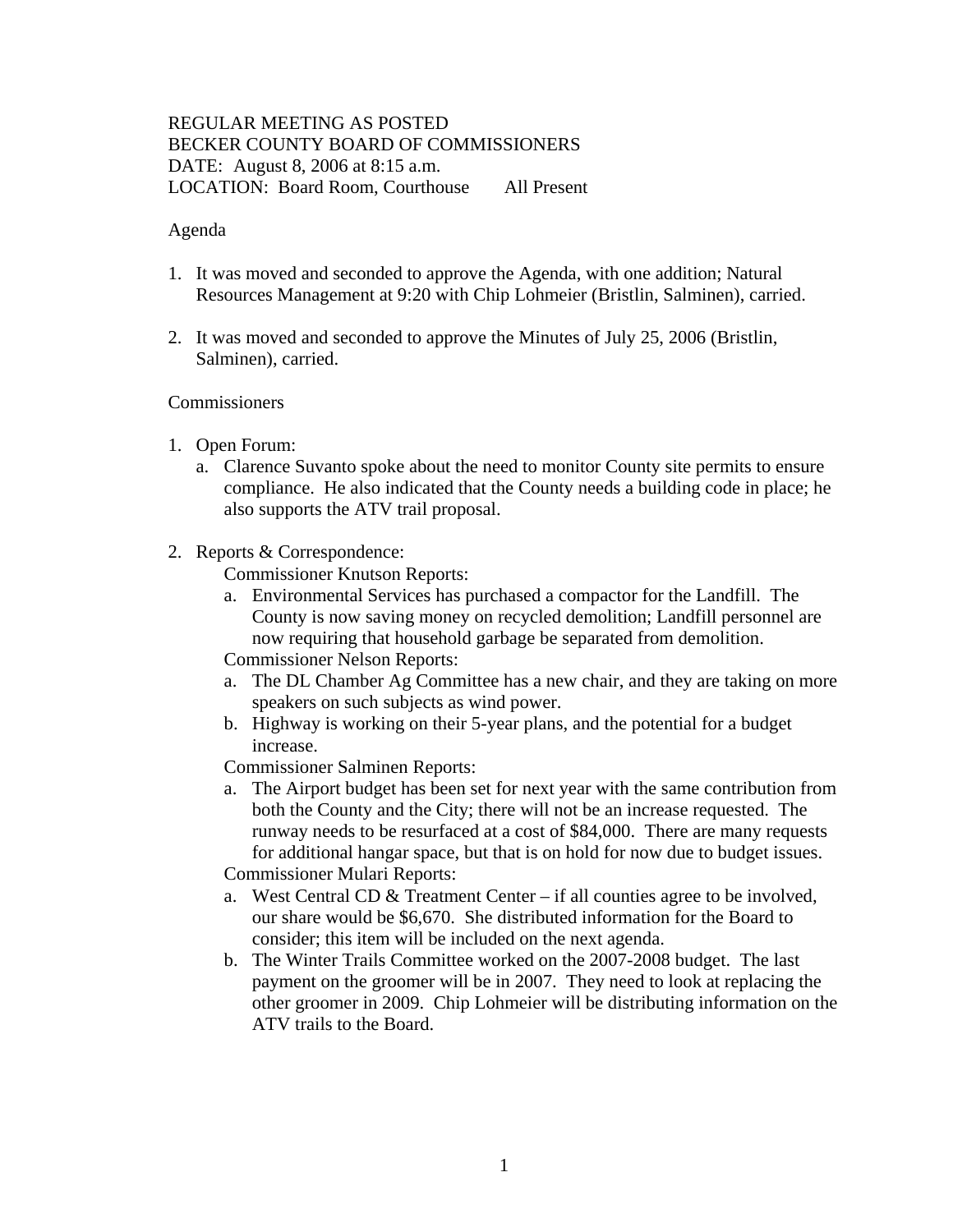Commissioner Bristlin Reports:

- a. The Building Committee met with the architects and engineers to finalize the building plans before advertising for bids.
- 3. Appointments: It was moved and seconded to appoint John Hanson to the Buffalo-Red River Watershed District Board of Managers (Nelson, Salminen), carried.

It was moved and seconded to appoint Chip Lohmeier to the West-Central Forest Road and Trail Designation Team (Salminen, Bristlin), carried.

4. It was moved and seconded to approve Resolution 08-06-1A, Environmental Solid Waste Hauling Contract, awarded to STS Trucking (Salminen, Bristlin), carried.

## Auditor

- 1. Licenses & Permits: None at this time.
- 2. Implementation of the Absentee Ballot Committee has been postponed until the next election.

Finance Committee Minutes

- 1. It was moved and seconded to approve the Claims (Salminen, Bristlin), carried.
- 2. It was moved and seconded to approve the purchase of a projector for Community Health in the amount of \$1,500.00, which will be reimbursed from pandemic flu funds (Salminen, Nelson), carried.

Natural Resources Management

1. It was moved and seconded to authorize Chip Lohmeier to advertise for bids on tree seedlings (Salminen, Bristlin), carried.

Goals Review Update

1. Steve Skoog and Brian Berg reported on the long-term goal setting session attended by the Commissioners on July 25. Further discussion was held in reference to a plan to develop a vision for the County to follow. A follow-up may be held on the  $26<sup>th</sup>$  of September.

#### Human Services

- 1. There were no additions or changes to the agenda.
- 2. It was moved and seconded to approve the Human Services Claims (Salminen, Bristlin), carried.